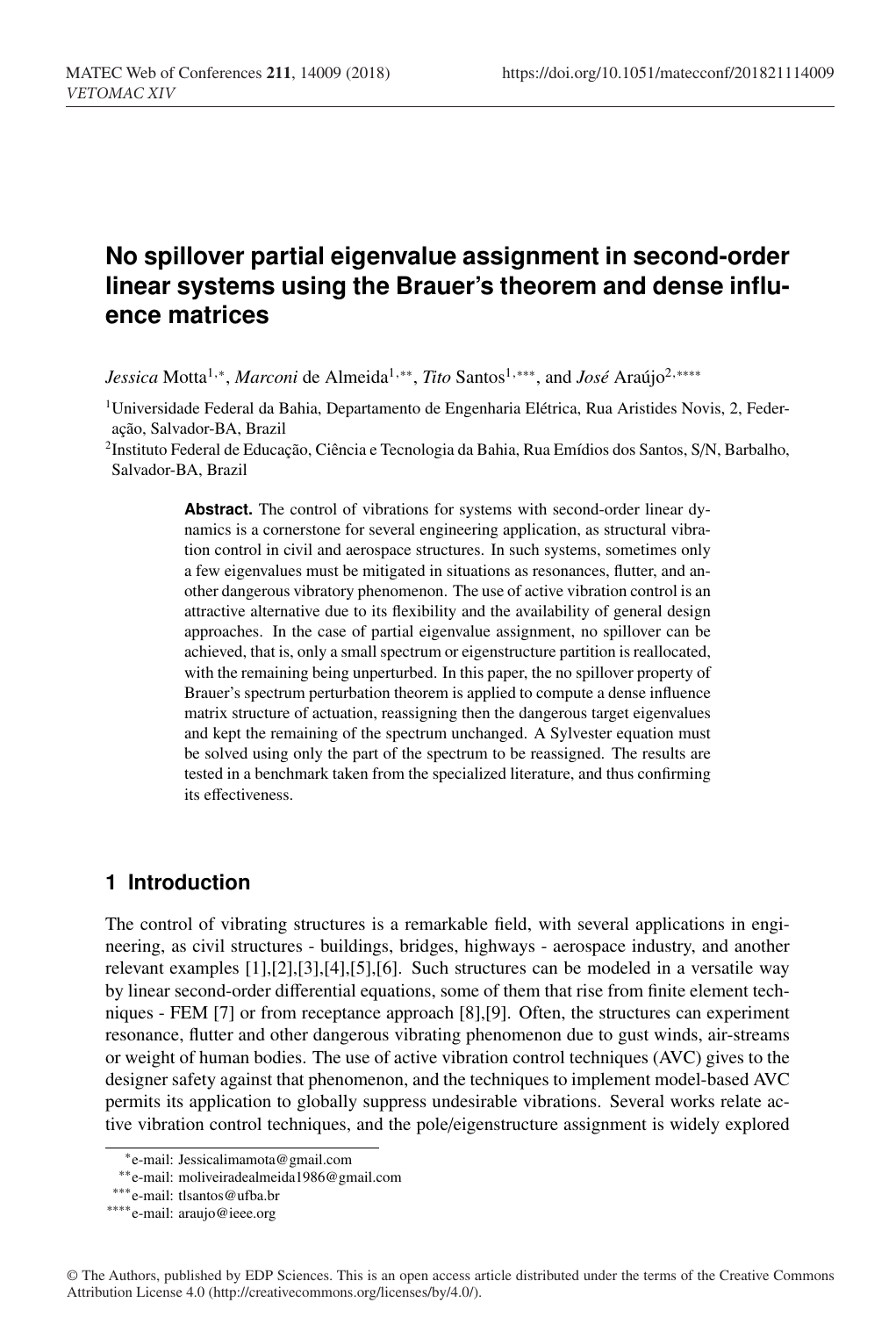[10],[11],[12]. In particular, the no spillover technique in pole/eigenvalue or eigenstructure assignment with discrete or dense influence matrix is an interesting approach, because only a small amount of information regarding the eigenstructure, that is, that must to be reassigned, is necessary for the available algorithms.

Recent works have applied the Brauer's Theorem, and it's versions [13],[14] to the pole placement in first-order systems [15]. Also, the model update and partial natural frequency assignment have been assessed in [16] using displacement feedback and in[17] using acceleration feedback. The Brauer's Theorem for perturbation over matrix is a milestone for the solution of certain no spillover designs. In this work, an algorithm for the design of no spillover eigenvalue assignment is proposed by using an alternative version of Brauer's Theorem. The left eigenvectors are explored, and a dense influence matrix is computed together with the velocity plus displacement feedback matrices. As is usual in the no spillover techniques, only the part of the spectrum to be reassigned must to be known, and the technique can be combined with other design requirements, as minimum norm or robustness. A numerical example is offered to illustrate the effectiveness of the approach.

### **2 Preliminaries**

### **2.1 Brauer's theorem**

Brauer's theorem and its generalizations or modifications have been developed in the last six decades since the original breakthrough. The Brauer's theorem for the perturbation of a single eigenvalue is stated below:

**Theorem 2.1**: Let **A** be a n  $\times$  *n* arbitrary matrix with eigenvalues given by { $\lambda_1, \lambda_2, ..., \lambda_n$ }. *Let*  $\mathbf{x}_k$  *be an eigenvector of* **A** *associated with the eigenvalue*  $\lambda_k$ , and let  $\mathbf{q} \in \mathbb{R}^{1 \times n}$  *be an arbitrary row vector. Then the matrix*  $\mathbf{A} + \mathbf{x}_1 \mathbf{q}$  *has eigenvalues*  $\{\lambda_1, \lambda_2, ..., \lambda_k + \mathbf{q} \mathbf{x}_1, ...\lambda_n\}$ .

This result reveals a simple manner to perturb a single eigenvalue with no spillover of the remaining spectrum. It is particularly useful in the development of the main results of this proposal.

#### **2.2 Second-order linear systems**

Second-order linear differential equations plays a central role in description of vibratory phenomena. Such class of systems serve to describe finite element models obtained form the discretization of distributed parameter systems or for lumped parameter vibrating systems. This particular approach is useful, for example, in structural dynamics and other mechanical or civil applications. The systems have the form:

$$
\mathbf{M}\ddot{\mathbf{x}}(t) + \mathbf{C}\dot{\mathbf{x}}(t) + \mathbf{K}\mathbf{x}(t) = \mathbf{B}\mathbf{u}(t),\tag{1}
$$

where  $M$ ,  $C$  and  $K$  are, respectively, the mass, damping and stiffness matrices, each of them of order *n*,  $\mathbf{x}(t)$  is the displacement vector,  $\mathbf{B} \in \mathbb{R}^{n \times p}$  is an influence matrix that describes the action of the control input  $\mathbf{u} \in \mathbb{R}^p$ . The use of linear control for system (1) is conducted by the feedback of the displacement and velocity vector in the form:

$$
\mathbf{u}(t) = \mathbf{F}_s \dot{\mathbf{x}}(t) + \mathbf{G}_s \mathbf{x}(t),
$$
 (2)

The system (1) can be expressed in an alternative, double-dimension state-space form as:

$$
\begin{bmatrix} \dot{\mathbf{x}}(t) \\ \ddot{\mathbf{x}}(t) \end{bmatrix} = \begin{bmatrix} \mathbf{0} & \mathbf{I} \\ -\mathbf{M}^{-1} \mathbf{K} & -\mathbf{M}^{-1} \mathbf{C} \end{bmatrix} \begin{bmatrix} \mathbf{x}(t) \\ \dot{\mathbf{x}}(t) \end{bmatrix} + \begin{bmatrix} \mathbf{0} \\ \mathbf{M}^{-1} \mathbf{B} \end{bmatrix} \mathbf{u}(t) \tag{3}
$$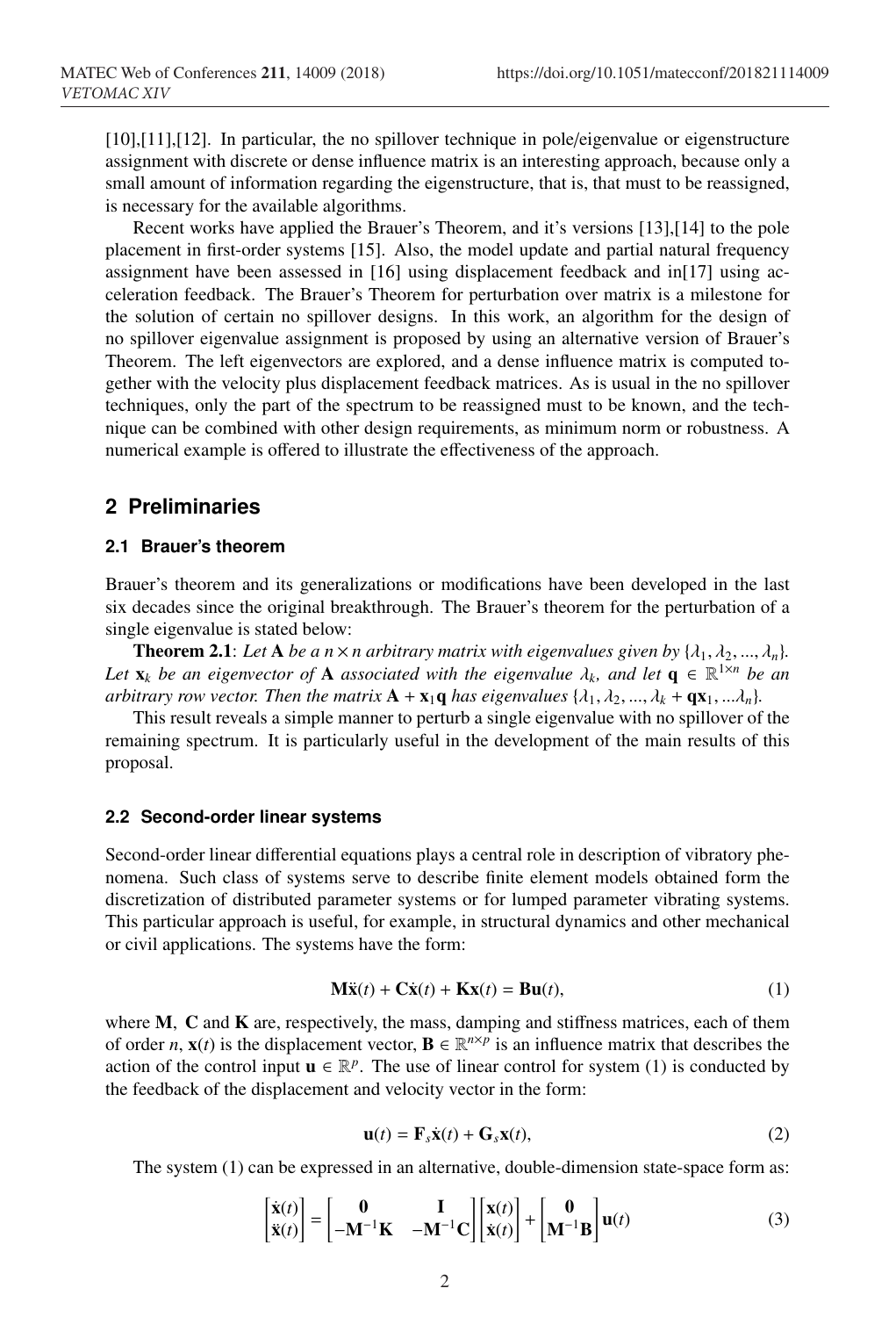Regardless the disadvantage of this form due to the mass matrix inversion, it will be shown in the next section it advantages in the proposed solution.

#### **2.3 Statement of the problem**

In the present work, the main objective of applying the linear controller (2) in the system (1) is the well-known partial eigenvalue/eigenstructure assignment: given a set of resonant or unstable eigenvalues, says,  $\lambda_1, \dots, \lambda_k$ , with  $k \ll 2n$ , compute the feedback matrices  $\mathbf{F}_s$  and  $\mathbf{G}_s$  to reassign them to a new set  $\mu_1, \dots, \mu_k$ , with the remaining of the spectrum  $\lambda_{k+1}, \dots, \lambda_{2n}$ kept unperturbed. Several works in the last two decades have contributed to the solution of this problem with a fixed structure for the influence matrix B [18–20]. The proposal in this paper will be shown to hold some relevant features of these works, but taking into account the simplicity of the result derived from the Brauer's theorem by considering the influence matrix as part of the design, as in [10].

### **3 Main results**

#### **3.1 A corollary based on Brauer's theorem**

Theorem 2.1 is now restated in an alternative form using the concept of left eigenvectors:

**Corollary 3.1**: Let **A** be a  $n \times n$  arbitrary matrix with eigenvalues given by  $\{\lambda_1, \lambda_2, ..., \lambda_n\}$ . *Let*  $y_k$  *be an left eigenvector of* **A** *associated with the eigenvalue*  $\lambda_k$ *, and let*  $q \in \mathbb{R}^n$  *be an arbitrary column vector. Then the matrix*  $\mathbf{A} + \mathbf{q} \mathbf{y}_k$  *has eigenvalues*  $\{\lambda_1, \lambda_2, ..., \lambda_k + \mathbf{y}_k \mathbf{q}, ...\lambda_n\}$ .

The proof is omitted here due to space limitations, but the reader car refer to some similar proofs as can be seen in [15],[12]. As in the case of Brauer's theorem, this result can be easily extended to the case in which one must to reassign multiple eigenvalues, in general complex eigenpairs. For that case, the eigenpairs to be ressigned, as well as the corresponding eigenvectors must be grouped in real representations following the notation:

- $\Lambda_1 = diag$  $\int \alpha_1 \beta_1$  $-\beta_1 \quad \alpha_1$ Ì  $, \cdots,$  $\begin{bmatrix} \alpha_l & \beta_l \end{bmatrix}$  $\begin{bmatrix} \alpha_l & \beta_l \\ -\beta_l & \alpha_l \end{bmatrix}$ , in which  $\lambda_k = conj(\lambda_{k+1}) = \alpha_k + i\beta_k$ ,  $k = 1, ..., 2l$ . It is a real representation of the eigenvalues that must be reassigned.
- $\Lambda_2$  is the matrix containing the remaining of the spectrum of A, such that  $\sigma(A) = \sigma(\Lambda_1) \cup$  $\sigma(\Lambda_2)$ .
- $Y_1 = \begin{bmatrix} \Re e(y_1^T) & \Im m(y_1^T) & \cdots & \Re e(y_i^T) & \Im m(y_i^T) \end{bmatrix}^T$ . It is a real representation of the left eigenvectors corresponding the the eigenvalues that must be reassigned.

By following this notation, and given an arbitrary matrix  $Q \in \mathbb{R}^{n \times 2l}$ , it can be shown that:

$$
\sigma(\mathbf{A} + \mathbf{Q}\mathbf{Y}_1) = \sigma(\mathbf{\Lambda}_1 + \mathbf{Y}_1\mathbf{Q}) \cup \sigma(\mathbf{\Lambda}_2)
$$
(4)

#### **3.2 Application in partial eigenvalue assignment**

Now, Eq. (4), derived from the Corollary 3.1, is applied in the linear control design of the system  $(1)$  with feedback  $(2)$ . The control law  $(2)$  can be considered with the description  $(3)$ in order to provide the following autonomous representation:

$$
\begin{bmatrix} \dot{\mathbf{x}}(t) \\ \ddot{\mathbf{x}}(t) \end{bmatrix} = \left\{ \begin{bmatrix} \mathbf{0} & \mathbf{I} \\ -\mathbf{M}^{-1} \mathbf{K} & -\mathbf{M}^{-1} \mathbf{C} \end{bmatrix} + \begin{bmatrix} \mathbf{0} \\ \mathbf{M}^{-1} \mathbf{B} \end{bmatrix} \begin{bmatrix} \mathbf{G}_s & \mathbf{F}_s \end{bmatrix} \right\} \begin{bmatrix} \mathbf{x}(t) \\ \dot{\mathbf{x}}(t) \end{bmatrix} . \tag{5}
$$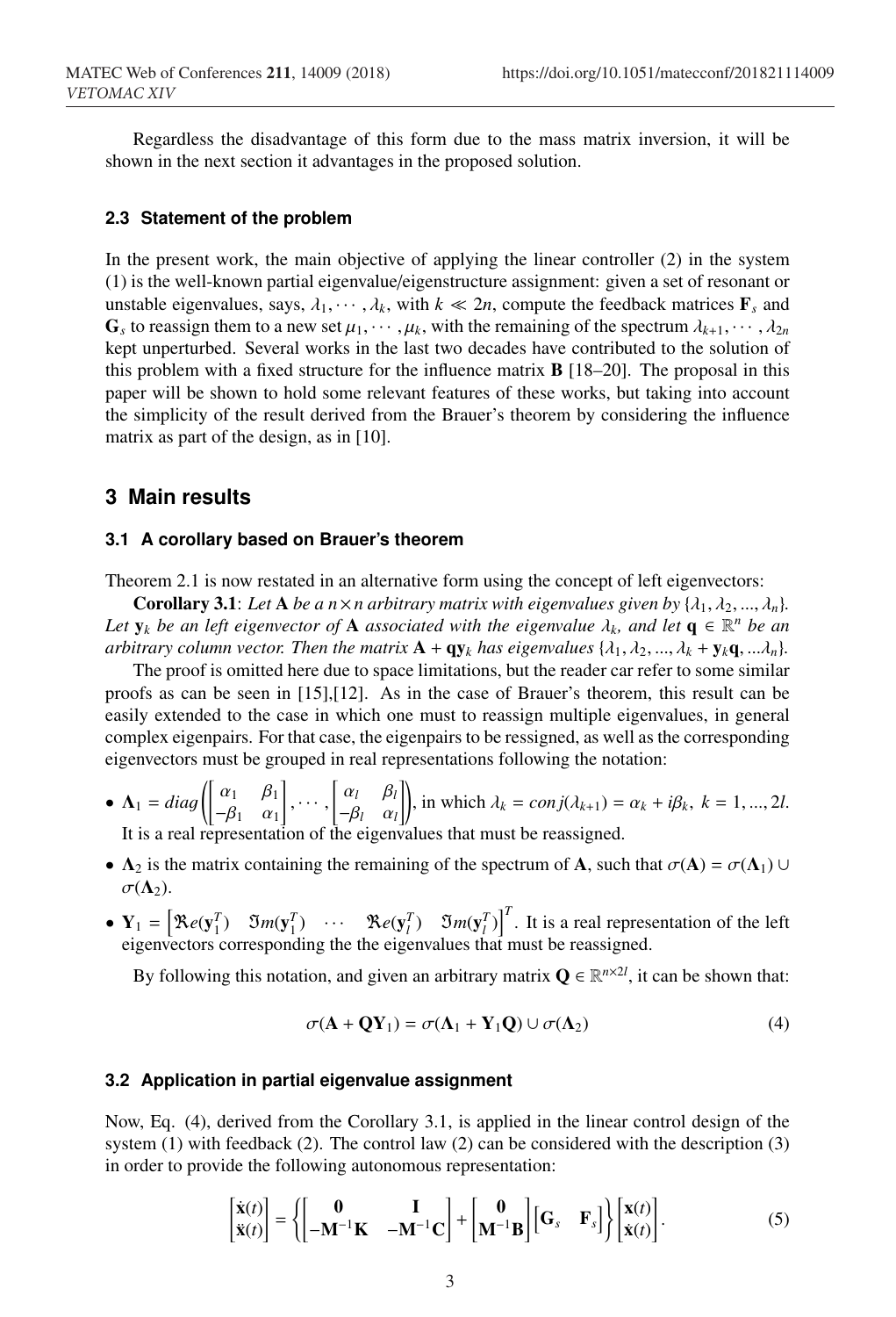Then, consider that the set of eigenvalues and in a real form  $\Lambda_1$ , with respective eigenvectors also in real form  $Y_1$ . This set of eigenvalues can be reassigned in new position in the complex plane C if one sets:

$$
\tilde{\mathbf{A}} = \begin{bmatrix} \mathbf{0} & \mathbf{I} \\ -\mathbf{M}^{-1}\mathbf{K} & -\mathbf{M}^{-1}\mathbf{C} \end{bmatrix}, \ \tilde{\mathbf{B}} = \begin{bmatrix} \mathbf{0} \\ \mathbf{M}^{-1}\mathbf{B} \end{bmatrix} \equiv \mathbf{Q}, \ \mathbf{H} = \begin{bmatrix} \mathbf{G}_s & \mathbf{F}_s \end{bmatrix} \equiv \mathbf{Y}_1. \tag{6}
$$

Hence, the following procedure can be carried to compute the influence matrix B and the feedback gain matrices  $\mathbf{F}_s$  and  $\mathbf{G}_s$ :

#### Procedure 3.1

- 1. Given the system matrices  $K, C, M$ , compute the matrix  $\tilde{A}$ , and get the undesired eigenvalues in a real form  $\Lambda_1 \in \mathbb{R}^{p \times p}$ , with respective real form left eigenvectors  $\mathbf{Y}_1 \in \mathbb{R}^{p \times 2n}$ .
- 2. Compute  $G<sub>s</sub>$  and  $F<sub>s</sub>$ , by taking a partition of the left eigenvectors as:

$$
\mathbf{Y}_1 = \begin{bmatrix} \mathbf{Y}_{11} & \mathbf{Y}_{12} \end{bmatrix},\tag{7}
$$

with the first *n* and the last *n* first columns of  $Y_1$ :

$$
\mathbf{G}_s = \mathbf{Y}_{11}, \ \mathbf{F}_s = \mathbf{Y}_{12}.\tag{8}
$$

3. Set the target eigenvalues into a real form  $\bar{\Lambda}_1$ ; set an arbitrary rank-*p* matrix  $\Gamma \in \mathbb{R}^{n \times p}$ ; compute the solution  $\mathbf{T} \in \mathbb{R}^{p \times p}$  for the Lyapunov-Sylvester equation:

$$
\Lambda_1 \mathbf{T} - \mathbf{T} \bar{\Lambda}_1 = -\mathbf{Y}_{12} \mathbf{\Gamma}.
$$
 (9)

4. Compute the influence matrix:

$$
\mathbf{B} = \mathbf{M}\mathbf{\Gamma}\mathbf{T}^{-1}.\tag{10}
$$

To give a brief outline on the Steps 3 and 4 of the procedure, recall that if the matrices  $\Lambda_1 + Y_1 Q = \Lambda_1 + Y_{12} M^{-1} B$  and  $\bar{\Lambda}_1$  have the same eigenvalues, then, there exists a nonsingular matrix T such that:

$$
\mathbf{T}^{-1}(\mathbf{\Lambda}_1 + \mathbf{Y}_{12}\mathbf{M}^{-1}\mathbf{B})\mathbf{T} = \bar{\mathbf{\Lambda}}_1 \Leftrightarrow \mathbf{\Lambda}_1\mathbf{T} - \mathbf{T}\bar{\mathbf{\Lambda}}_1 = -\mathbf{Y}_{12}\mathbf{\Gamma}.
$$
 (11)

with  $\Gamma = M^{-1}BT$ .

**Remark 3.1**: In the procedure, the free parameter  $\Gamma$  offers flexibility in the final value of the influence matrix. Then, the designer can explore the choice to gives, as an instance, the minimum norm for **B** or robustness of the closed-loop eigenvalues [21].

Remark 3.2: Despite some possible drawbacks, for instance, the necessity of explicitly inverting the mass matrix and the use of one column in the influence matrix for each eigenvalue to be reassigned, the main advantages of the method are that only the eigenstructure to be assigned must be known, as in work [10]. Moreover, no constraints are imposed on the system matrices, as symmetry or positiveness.

# **4 Numerical example**

Consider the model of a wing in airstream, for which the flutter phenomenon is observed in open-loop [22],[23]:

$$
\mathbf{M} = \begin{bmatrix} 17.600 & 1.280 & 2.890 \\ 1.280 & 0.824 & 0.413 \\ 2.890 & 0.413 & 0.725 \end{bmatrix}, \ \mathbf{C} = \begin{bmatrix} 7.660 & 2.450 & 2.100 \\ 0.230 & 1.040 & 0.223 \\ 0.600 & 0.756 & 0.658 \end{bmatrix}, \ \mathbf{K} = \begin{bmatrix} 121.000 & 18.900 & 15.900 \\ 0 & 2.700 & 0.145 \\ 11.900 & 3.640 & 15.500 \end{bmatrix}
$$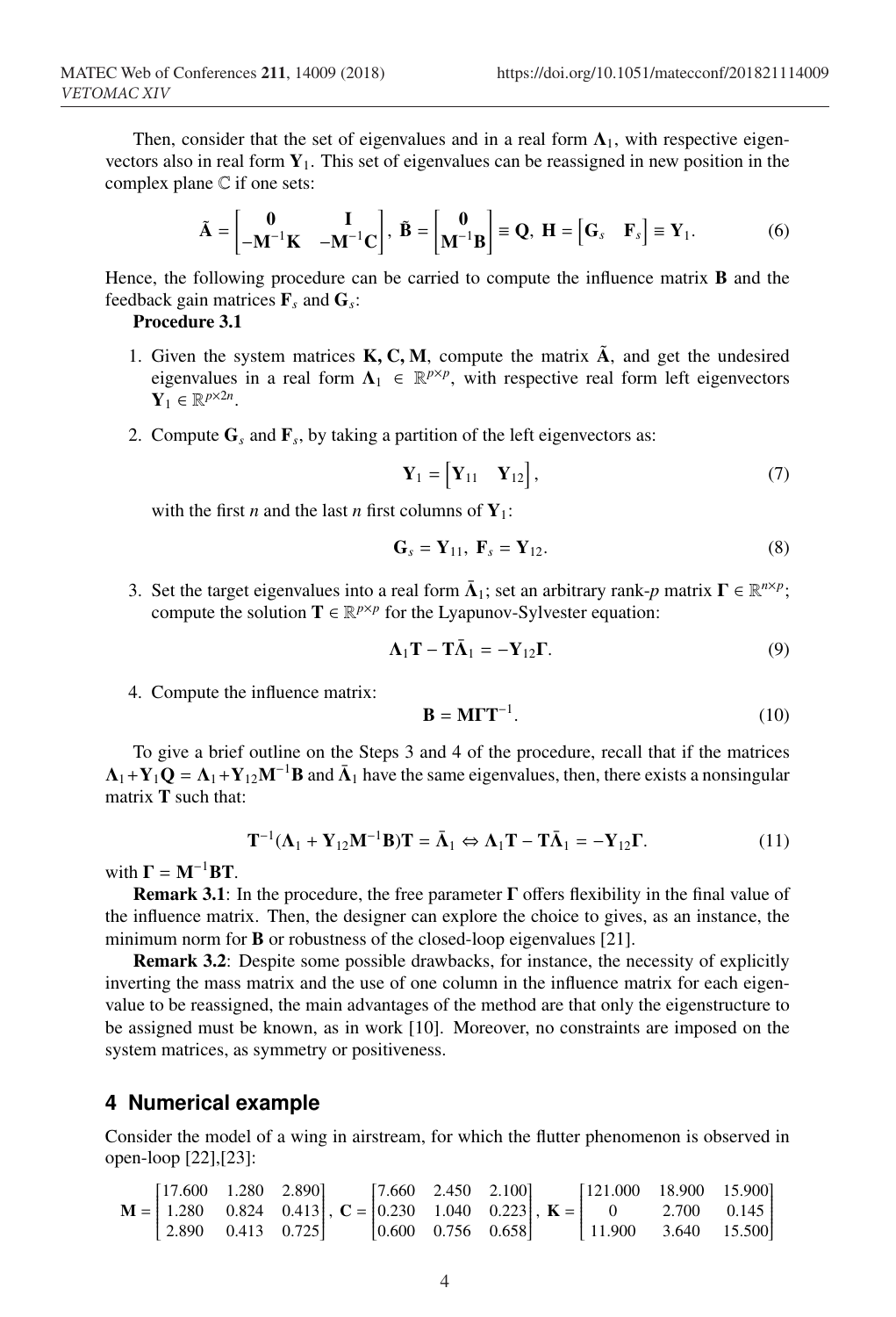The open-loop eigenvalues of the system are  $\lambda_{1,2} = -0.8848 \pm j8.4415$ ,  $\lambda_{3,4} = 0.0947 \pm j.00947$ *j*2.5229 and  $\lambda_{5,6} = -0.9180 \pm j1.7606$ . A critical eigenpair  $\lambda_{3,4}$  is present, that explains the flutter phenomenon with dangerous, increasing vibrations in the structure. The proposed approach is applied in order to reassign this eigenpair to the new positions  $\mu_{3,4}$  = −0.2000 ± *j*2.5229. For the sake of comparison, the method is applied first with an arbitrary choice of Γ, and later, the minimization of the Frobenius norm for the influence matrix is conducted with the initial value to  $\Gamma$  being the previous value. Thus, by taking  $\Gamma_0^T$  = 1.5301 −0.2490 −1.0642 <sup>1</sup>.6035 1.<sup>2347</sup> <sup>−</sup>0.<sup>2296</sup> , the following results for the control matrices are obtained:

$$
\mathbf{B} = \begin{bmatrix} 9.9651 & 29.3294 \\ 0.1478 & 2.5942 \\ 1.3247 & 4.8364 \end{bmatrix}, \ \mathbf{F} = \begin{bmatrix} 0.0701 & 0.0517 & 0.0247 \\ 0.3500 & 0.0327 & 0.0613 \end{bmatrix}, \ \mathbf{G} = \begin{bmatrix} 0.8986 & 0.1522 & 0.1701 \\ 0 & -0.0692 & -0.0112 \end{bmatrix}
$$

At last, the minimization problem:  $\min_{\Gamma} ||B(\Gamma)||_F$  is carried using Eqs. (9) and (10), and the influence matrix is then computed results:

$$
\mathbf{B} = \begin{bmatrix} -0.0150 & 2.3544 \\ 8.3597 & 0.6221 \\ 0.1797 & 1.2378 \end{bmatrix}
$$

The results of the eigenvalue assignment are displayed in Table 1. Both the designs are effective to provide the control goals. The design with the minimum norm is better in the sense of economic design, spent less energy of the control effort than that for the static design of B.

| Assigned<br>Eigenvalues     | $\Gamma = \Gamma_0$       | $\Gamma = arg \min   \mathbf{B}(\Gamma)  _F$ |
|-----------------------------|---------------------------|----------------------------------------------|
|                             | $-0.8848 + 8.4415i$       | $-0.8848 + 8.4415i$                          |
|                             | $-0.8848 - 8.4415i$       | $-0.8848 - 8.4415i$                          |
|                             | $-0.2000 + 2.5229i$       | $-0.2000 + 2.5229i$                          |
|                             | $-0.2000 - 2.5229i$       | $-0.2000 - 2.5229i$                          |
|                             | $-0.9180 + 1.7606i$       | $-0.9180 + 1.7606i$                          |
|                             | $-0.9180 - 1.7606i$       | $-0.9180 - 1.7606i$                          |
| Influence Matrix            | $  {\bf B}  _F = 31.4867$ | $\ \mathbf{B}\ _F = 8.7965$                  |
| Norm                        |                           |                                              |
| Precision of the Reassigned |                           |                                              |
| Eigenvalues                 | $4.8850e - 15$            | $3.8240e - 15$                               |
| Maximum Spillover of the    | $3.7750e - 15$            | $1.9860e - 15$                               |
| Unperturbed Eigenvalues     |                           |                                              |

Table 1. No spillover design of wing in airstream flutter control

## **5 Concluding remarks**

A new approach to partial eigenvalue assignment is proposed inspired by the Brauer's results and its modifications. The new method is capable of reassigning a set of undesired eigenvalues by computing the feedback matrices for velocity and displacement and the influence matrix of actuators in a vibrating system. The method works in systems with